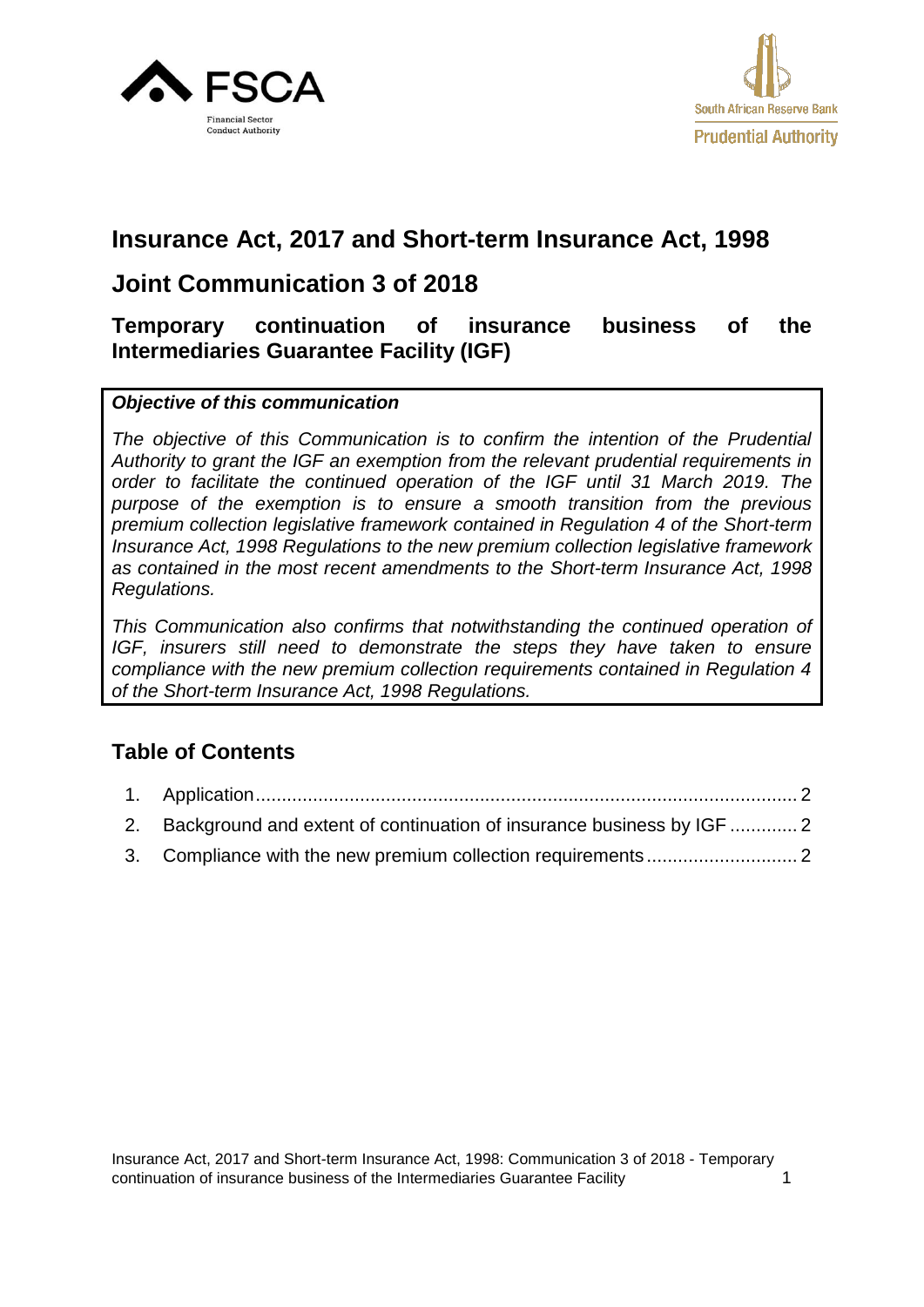## <span id="page-1-0"></span>**1. Application**

<span id="page-1-1"></span>This Communication is relevant to all short-term / non-life insurers and intermediaries that collect short-term /non-life insurance premiums.

### **2. Background and extent of continuation of insurance business by IGF**

<span id="page-1-2"></span>Amendments to the Regulations under the Short-term Insurance Act No. 53 of 1998 (STI Act) were promulgated on 28 September 2018. The amendments to the Regulations under the STI Act ("Regulations") included a significant change in approach in terms of the premium collection legislative framework. Amongst other things, the requirement that a person collecting premiums has to hold security by means of a guarantee policy or bank guarantee has been removed and the relevant risks will be mitigated through the prudential framework under the Insurance Act No. 18 of 2017 (Insurance Act).

Historically the Intermediaries Guarantee Facility Limited (IGF), a registered insurer, was established with the specific purpose of providing security to intermediaries that meet the requirements of Regulation 4. However, with the removal of the security requirement from Regulation 4, the need for the IGF also falls away. Because of the removal of the security requirement and due to the prudential requirements (financial soundness and governance) forming part of the prudential framework under the Insurance Act, the IGF will not continue to operate as a licensed/registered insurer.

The conditions relating to the discontinuation of the IGF will be managed through the conversion process as communicated by the Prudential Authority ("PA") in its *Communication 2 of 2018*, *Process for the conversion of registration*.

It is, however, acknowledged that it will take the industry time to phase out the "security requirement" approach and adapt to the new premium collection requirements contained in Regulation 4. To this end, in order to facilitate a smooth transition the IGF will, through the conversion process, be allowed to continue to accept new business in the coming months on the condition that all